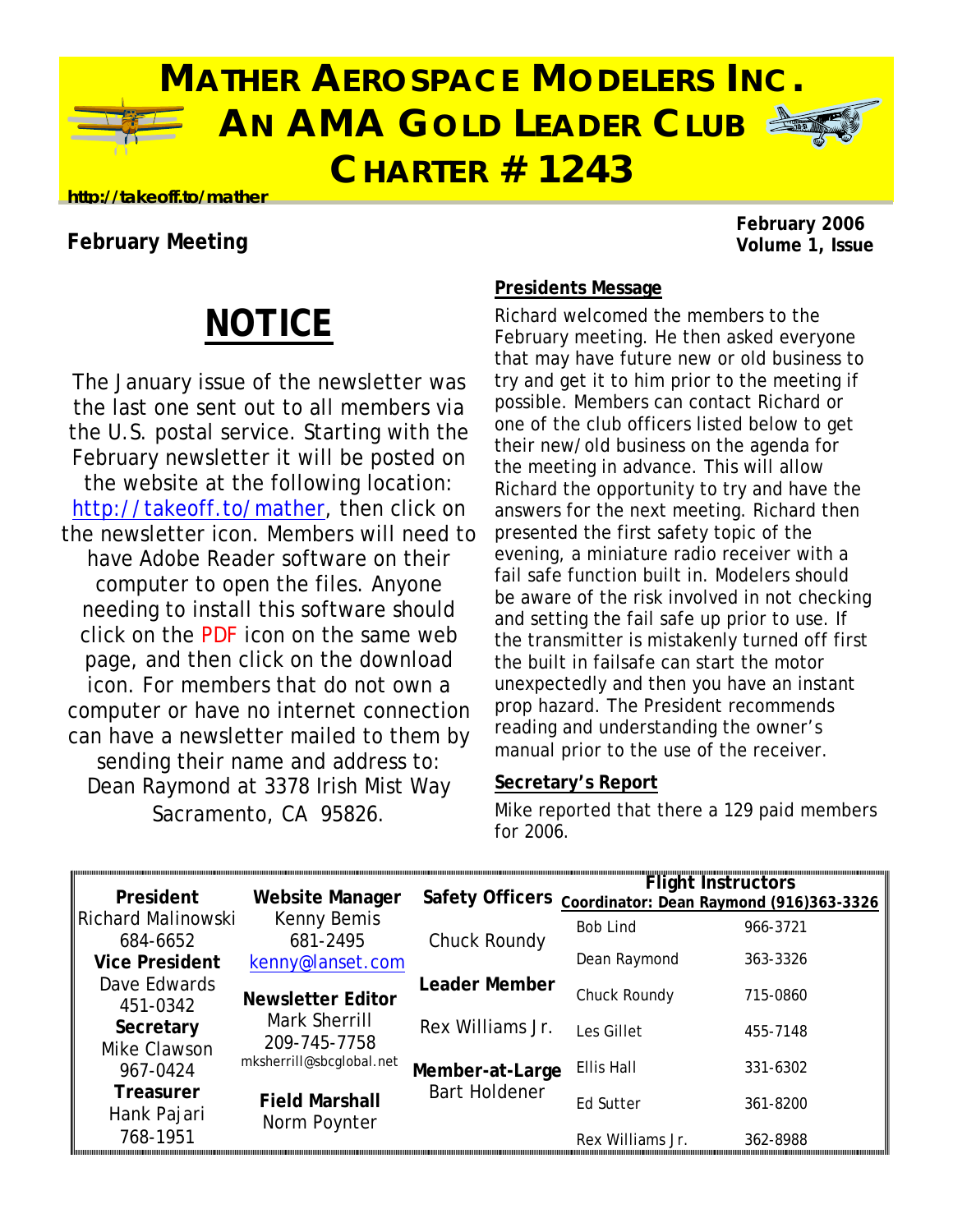### **Treasurer's Report**

Account balances can be obtained by attending a meeting or speaking personally with Hank Pajari.

**Safety:** Chuck reported on the second safety topic of the night which was bandaged hands. He stated the majority of the band aids he has seen lately had been caused by an electric motor and prop. Chuck stressed the importance of unplugging the battery in order to safe an electric airplane.

## **New Members**

Welcome Steve Bectel, no visitors were present.

**Old Business:** A site committee meeting took place in January; currently they have no news to report. The members were once again reminded that the January newsletter was the last one to be mailed to the entire membership via the US Postal service. Once again the subject of protecting the parking lot from the vandals with automobiles was brought up. Members should continue to think of ways to prevent the midnight carnage and bring your ideas to the next meeting. Paul reported on his research in converting to a 507 C3 nonprofit club, he stated that there would be a larger burden on the club to deal with the public in order to qualify. He will continue his research and report back during the March meeting.

**New Business:** Richard asked the crowd to come up with a way to be able to judge the 400 foot ceiling while flying. Maintaining our planes under this ceiling limit is crucial to our survival at this location. A sign up sheet was passed around for volunteers to work at the Capital Air Show. This will be March  $17<sup>th</sup>$  through the  $19<sup>th</sup>$ . Anyone interested in being part of the event please contact Dean Raymond. The next item for discussion was for the events the club was going to hold during 2006. The Sunrise mall show will be on June  $24^{th}$ , Open Field day will be August the 5<sup>th</sup> and Toys for Tots will be December the 2<sup>nd</sup>. There will be a multi club Poker Run Fun Fly on the  $13<sup>th</sup>$  of August; this event will raise money for the disaster relief fund that the AMA has sponsored. All the locations of this event have not been finalized but it will end at the SAMS club. There is an electric event being planned at a grade school for the middle to the end of May. More information on these two events will be presented at the March meeting. Richard volunteered to organize a Fun Fly event and will present his ideas in March. The last bit of new business was the proposal that the club gather at Mountain Mikes pizza parlor for the post meeting meal. Members will report back on the quality of the establishment in March. **Pile it Award:** The trophy is missing in action, full throttle Karl was the last recipient of the award.

Richard would like the trophy brought back to the March meeting so it can be given out again – thanks.

### Information for the March 2<sup>nd</sup> meeting from the President

The 2006 event schedule for the club will be finalized at the March meeting. The dates for the

events will be spread throughout the year which should allow everyone to volunteer for more

than one. The memberships help is needed to ensure that each of these club sponsored events

is a success. If possible please send or bring any other new business to me before the meeting.

Members can call me (916)-6846652, write me at Richard Malinowski, 7418 Brandamore Ct, Elk

Grove CA 95758, or e-mail me at: [masm.inc@comcast.net](mailto:masm.inc@comcast.net)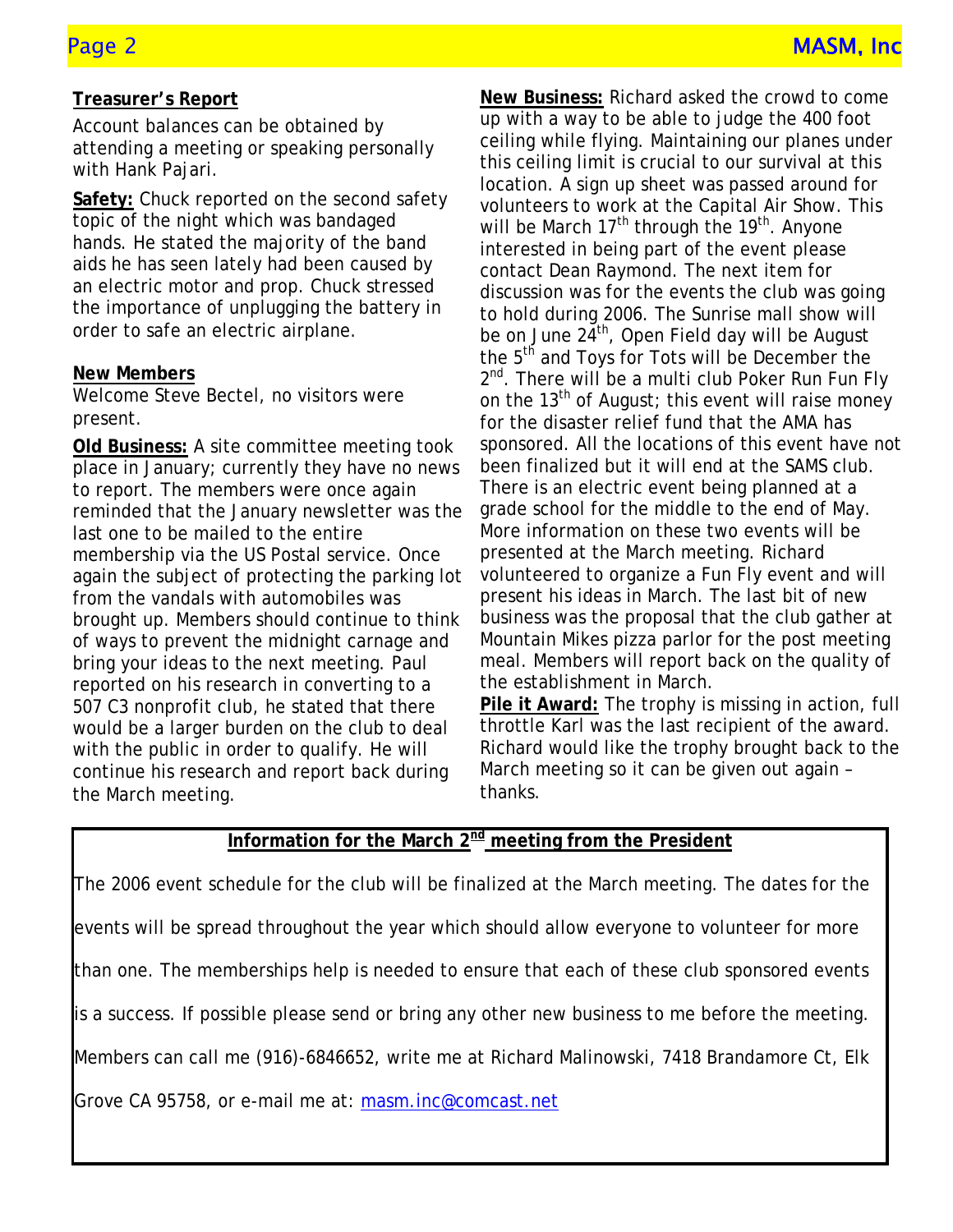# MASM, Inc Page 3







Paul took home an electric Su-do-Khoi Dave won the CR-1 Plane Bender







Tim showed us his electric Aero Star Richard shared info on a new speed controller





Less scored a pair of shears **Source 1 State 1 and 1** John picked the helping hands



Paul chose coping saw **Zack grabbed the Dragon 40**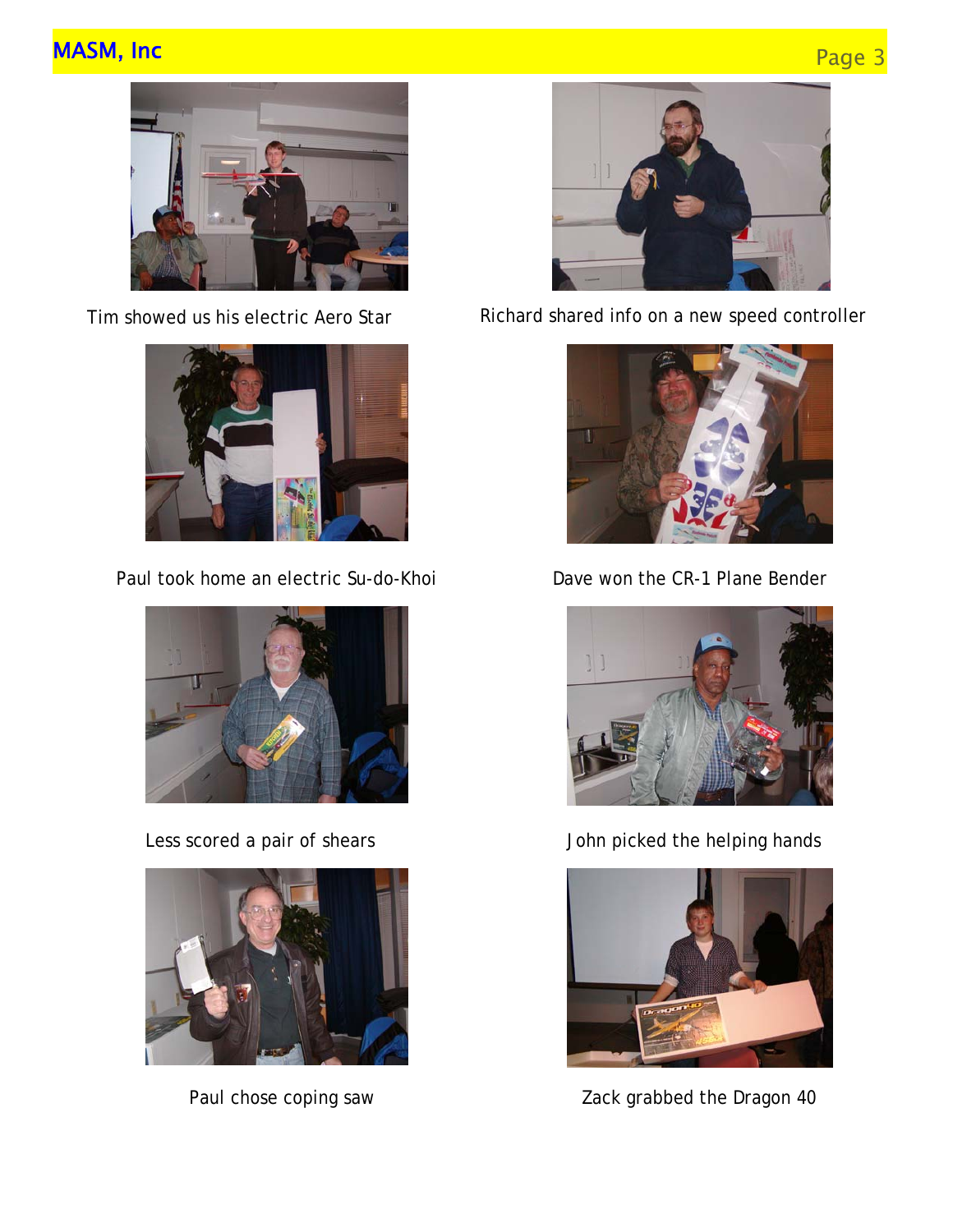**In order to accommodate the Blue Angels for the Capital Air Show the Mather Aero Modelers field will be shut down on the following dates:** 

Thursday March 16<sup>th</sup> 12:00 PM **– 3:00 PM** 

Friday March 17<sup>th</sup> ALL DAY Saturday March 18<sup>th</sup> ALL DAY Sunday March 19<sup>th</sup> ALL DAY

*Please remember if you are caught operating an airplane during these times you will be arrested.*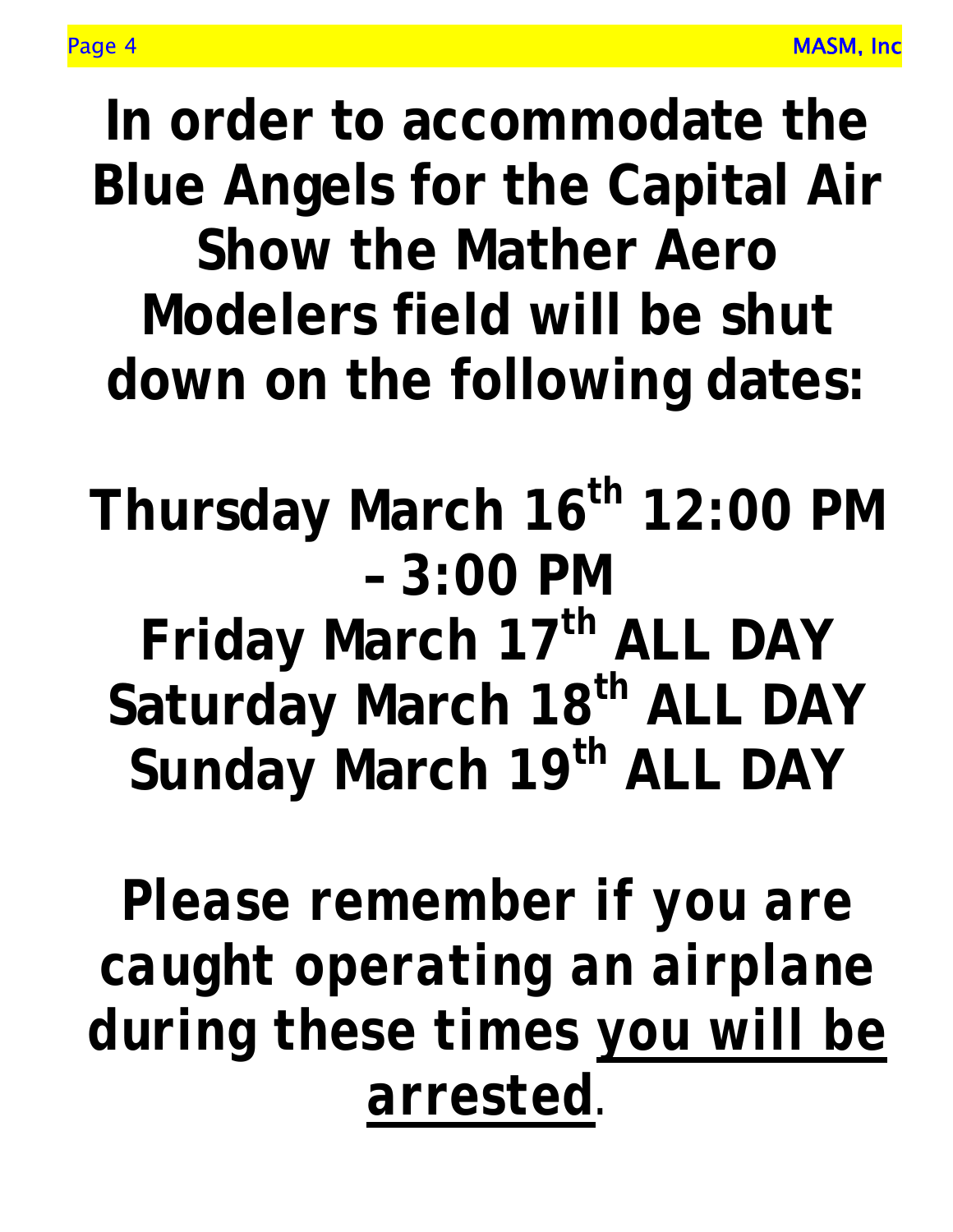## The Three Deadly Sins of RC Flying **BY JEFF PROCISE**

In the three years that I've belonged to the Knox County Radio Control club, Knoxville, Tennessee, I've witnessed my share of crashes and even thrilled my buddies with a few of my own. One thing that amazes me about this hobby is how often we crash. On any given weekend, one or two members will probably lose a airplane. What's even more amazing is that the vast majority of these crashes are entirely preventable.

Most crashes are caused by simple errors that we make before the airplane leaves the ground. Eliminate these errors and you'll have a far better chance of bringing the model home in one piece. Here are the three most common mistakes that lead to crashes and simple steps for avoiding them.

#### **Wrong Model Number**

Programmable radios make the sport more fun and arguably safer, too. One of the primary benefits of a programmable radio is that it can store settings for several models. With the click of a button, you can call up the settings for your favorite model, complete with trim settings, end-point adjustments, servo directions, dual rates, exponentials, and more.

But programmable radios have a dark side. If you fail to select the right model number before takeoff, you may find yourself flying with reversed ailerons, a reversed elevator, improper trims or throws, or other ailments. Rare is the airplane that lands safely when the radio is set to the wrong model number.

The solution is twofold. One, remember to check the model number the moment you switch on your transmitter and make sure it matches the airplane you're about to fly. Two, always check the movement of the control surfaces before flying. Even if you forget to check the model number, you'll almost always catch the error if you check the control surfaces before every flight.

Having a radio set to the wrong model number is the most common cause of reversed servos, but it's not the only cause. Occasionally we simply forget to program in the servo directions before flying a new airplane. Again—make it a habit to check the control surfaces before every flight and you'll head disasters off before they happen. Before flying a new airplane for the first time, get a second pair of eyes to go over it with you. If the ailerons are reversed and you overlooked it once, you'll probably miss it again.

### **Improperly Located Center of Gravity**

There's an old saying in this hobby that says "A nose-heavy airplane flies poorly; a tail-heavy airplane flies once." Most beginners fail to appreciate how big a role balance plays in the performance of an airplane. Balance is important in full-scale airplanes, but it's even more important in RC aircraft, where an inch or so can make the difference between a model that flies well and one that's unmanageable in the air.

Most construction manuals specify where the model's center of gravity (CG) should be located, and a model shouldn't be considered complete until you've ensured that the CG is at or near the recommended location. If necessary, you can add a few ounces of lead to the nose or tail to achieve the recommended CG Often adding lead isn't necessary; you can achieve the desired CG by moving the receiver battery backward or forward.

Be certain to check the airplane's CG before flying it for the first time. I usually mark the location of the manufacturer's recommended CG with short pieces of trim tape. That way I can check the CG even if I don't remember precisely where it's supposed to be. Assuming your aircraft's fuel tank is on or in front of the CG, be sure to check the CG with the tank empty. Finally, if your airplane has retracts that fold backward (like the F4U Corsair) check the CG with the wheels up. Deploying the gear prior to landing will move the CG forward, but it's better to be nose-heavy during landing than tail-heavy during flight.

#### **Inadequately Charged Batteries**

If you crave excitement, try flying your favorite airplane without charging the receiver battery. To double the fun, don't charge the transmitter, either. Then you can take bets on which will fail first. Joking aside, charge those batteries before flying, and check them at the field if you're not sure whether they're charged.

Most transmitters have built-in voltage meters; I don't fly if the voltage is less than 10 volts—just to be safe. You can check receiver batteries with an inexpensive voltmeter (which should be part of every flight box), or you can install an onboard voltage indicator like the Hobbico VoltWatch. Remember—low batteries lead to dead airplanes. This is one case where an ounce of prevention is worth a pound of cure.